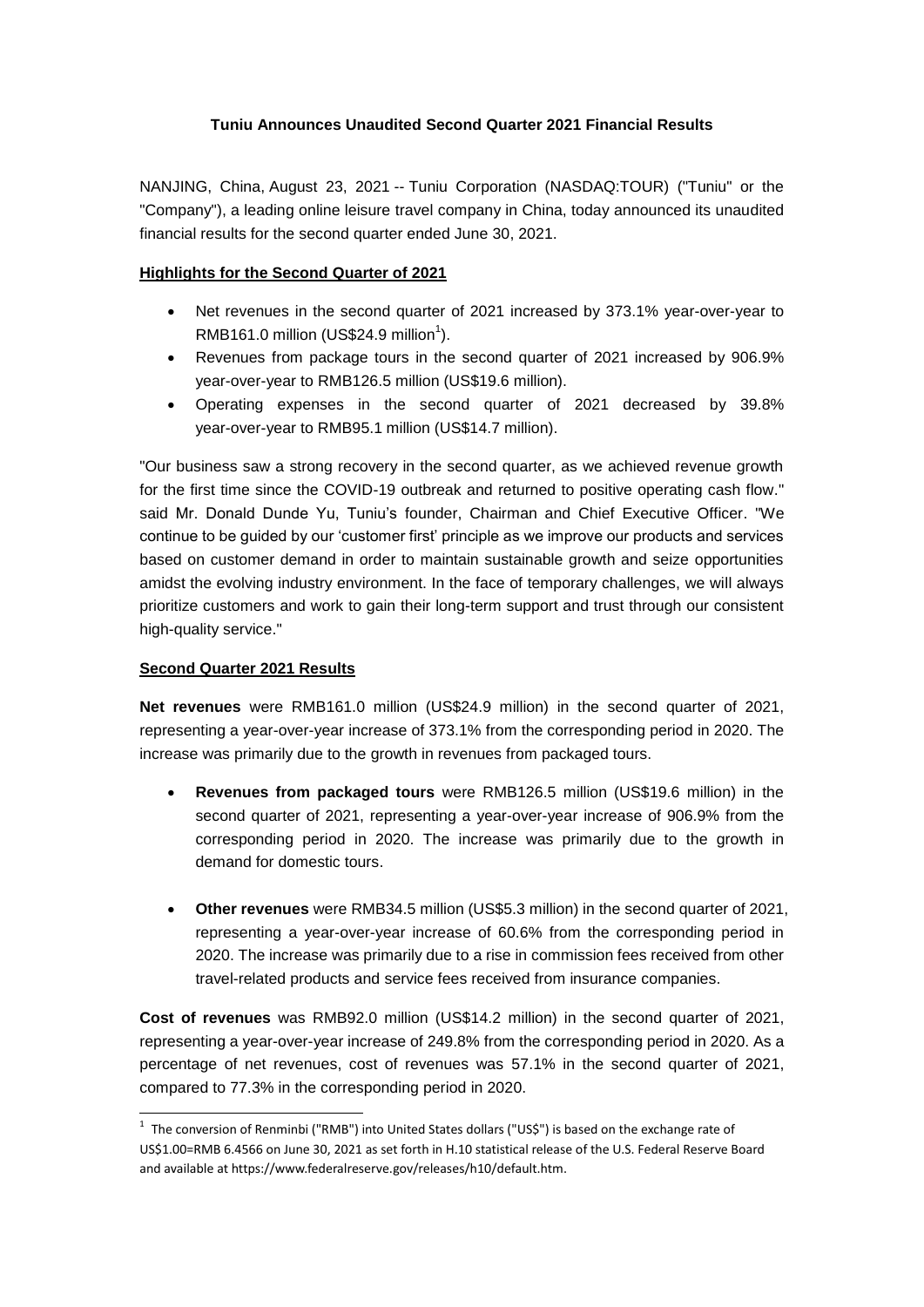**Gross profit** was RMB69.0 million (US\$10.7 million) in the second quarter of 2021, representing a year-over-year increase of 792.2% from the corresponding period in 2020.

**Operating expenses** were RMB95.1 million (US\$14.7 million) in the second quarter of 2021, representing a year-over-year decrease of 39.8% from the corresponding period in 2020. **Share-based compensation expenses and amortization of acquired intangible assets**, which were allocated to operating expenses, were RMB5.6 million (US\$0.9 million) in the second quarter of 2021. **Non-GAAP<sup>2</sup> operating expenses**, which excluded share-based compensation expenses and amortization of acquired intangible assets, were RMB89.6 million (US\$13.9 million) in the second quarter of 2021, representing a year-over-year decrease of 35.5%.

- **Research and product development expenses** were RMB13.8 million (US\$2.1 million) in the second quarter of 2021, representing a year-over-year decrease of 33.4%. **Non-GAAP research and product development expenses**, which excluded share-based compensation expenses and amortization of acquired intangible assets of RMB0.9 million (US\$0.1 million), were RMB12.9 million (US\$2.0 million) in the second quarter of 2021, representing a year-over-year decrease of 32.2% from the corresponding period in 2020. The decrease was primarily due to the decrease in research and product development personnel related expenses.
- **Sales and marketing expenses** were RMB44.8 million (US\$6.9 million) in the second quarter of 2021, representing a year-over-year decrease of 46.8%. **Non-GAAP sales and marketing expenses**, which excluded share-based compensation expenses and amortization of acquired intangible assets of RMB1.1 million (US\$0.2 million), were RMB43.7 million (US\$6.8 million) in the second quarter of 2021, representing a year-over-year decrease of 36.9% from the corresponding period in 2020. The decrease was primarily due to the decrease in sales and marketing personnel related expenses and amortization of acquired intangible assets.
- **General and administrative expenses** were RMB41.5 million (US\$6.4 million) in the second quarter of 2021, representing a year-over-year decrease of 31.8%. **Non-GAAP general and administrative expenses**, which excluded share-based compensation expenses and amortization of acquired intangible assets of RMB3.6 million (US\$0.6 million), were RMB37.9 million (US\$5.9 million) in the second quarter of 2021, representing a year-over-year decrease of 35.1% from the corresponding period in 2020. The decrease was primarily due to the decrease in general and administrative personnel related expenses.

**Loss from operations** was RMB26.2 million (US\$4.1 million) in the second quarter of 2021, compared to a loss from operations of RMB150.3 million in the second quarter of 2020. **Non-GAAP loss from operations**, which excluded share-based compensation expenses and

-

 $2$  The section below entitled "About Non-GAAP Financial Measures" provides information about the use of Non-GAAP financial measures in this press release, and the table captioned "Reconciliations of GAAP and Non-GAAP Results" set forth at the end of this press release reconciles Non-GAAP financial information with the Company's financial results under GAAP.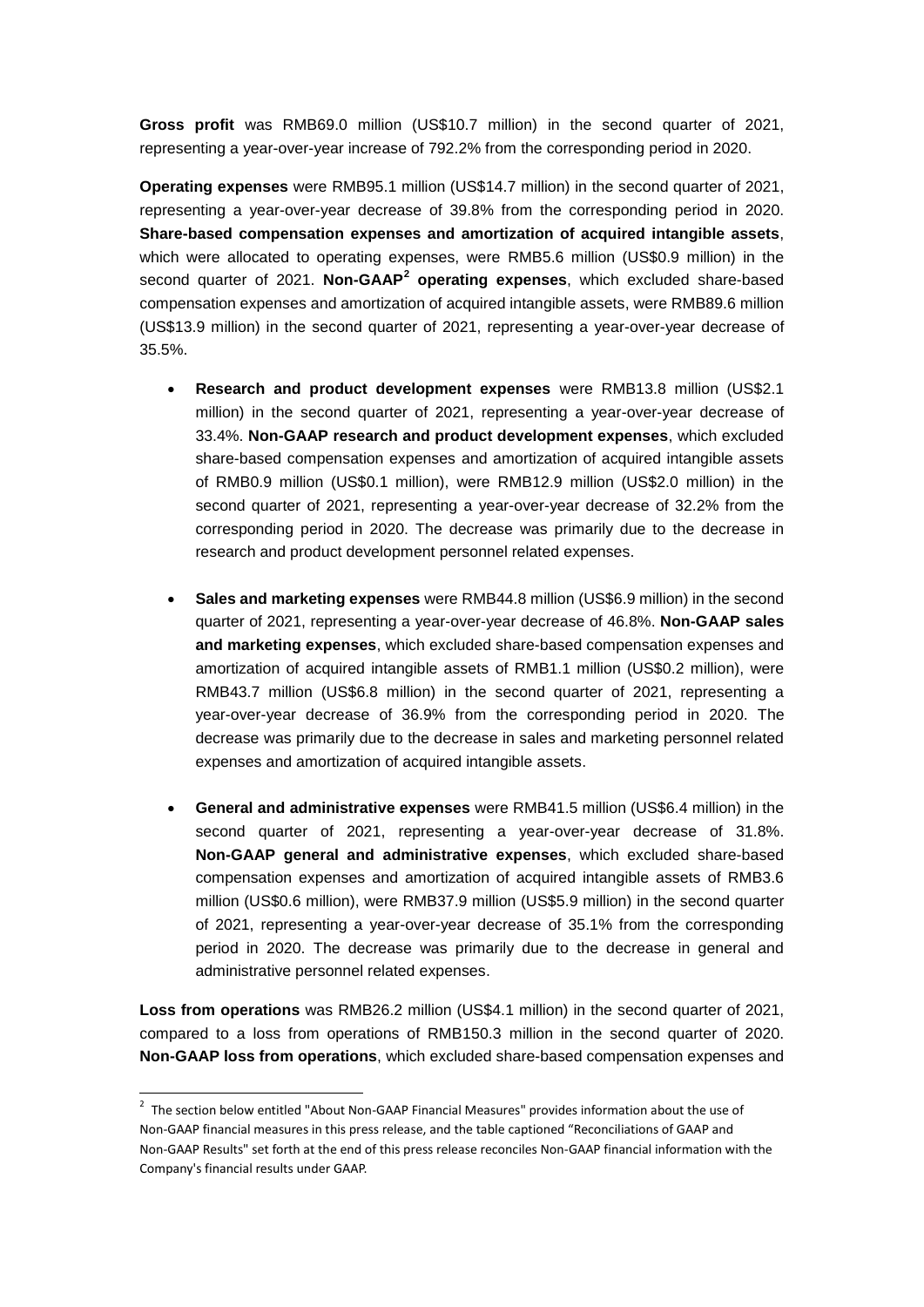amortization of acquired intangible assets, was RMB20.5 million (US\$3.2 million) in the second quarter of 2021.

**Net loss** was RMB14.0 million (US\$2.2 million) in the second quarter of 2021, compared to a net loss of RMB154.6 million in the second quarter of 2020. **Non-GAAP net loss**, which excluded share-based compensation expenses and amortization of acquired intangible assets, was RMB8.4 million (US\$1.3 million) in the second quarter of 2021.

**Net loss attributable to ordinary shareholders** was RMB13.1 million (US\$2.0 million) in the second quarter of 2021, compared to a net loss attributable to ordinary shareholders of RMB147.6 million in the second quarter of 2020. **Non-GAAP net loss attributable to ordinary shareholders**, which excluded share-based compensation expenses and amortization of acquired intangible assets, was RMB7.4 million (US\$1.2 million) in the second quarter of 2021.

As of June 30, 2021, the Company had **cash and cash equivalents, restricted cash and short-term investments** of RMB1.1 billion (US\$175.0 million). The COVID-19 pandemic has negatively impacted our business operations, and will continue to impact our results of operations and cash flows for subsequent periods. Based on our liquidity assessment and management actions, we believe that our available cash, cash equivalents and maturity of investments will be sufficient to meet our working capital requirements and capital expenditures in the ordinary course of business for the next twelve months.

#### **Business Outlook**

For the third quarter of 2021, the Company expects to generate RMB111.2 million to RMB123.5 million of net revenues, which represents 0% to 10% decrease year-over-year. This forecast reflects Tuniu's current and preliminary view on the industry and its operations, which is subject to change.

## **Conference Call Information**

Tuniu's management will hold an earnings conference call at 8:00 am U.S. Eastern Time, on August 23, 2021, (8:00 pm, Beijing/Hong Kong Time, on August 23, 2021) to discuss the second quarter 2021 financial results.

To participate in the conference call, please dial the following numbers:

US: 1-866-548-4713

Hong Kong: 800-961-105 / +852-3008-1527

Mainland China: 4001-209101

International: +1-323-794-2093

Conference ID: Tuniu 2Q 2021 Earnings Call

A telephone replay will be available from 11:00 am on August 23, 2021 through 11:00 am on August 30, 2021, U.S. Eastern Time. The dial-in details are as follows: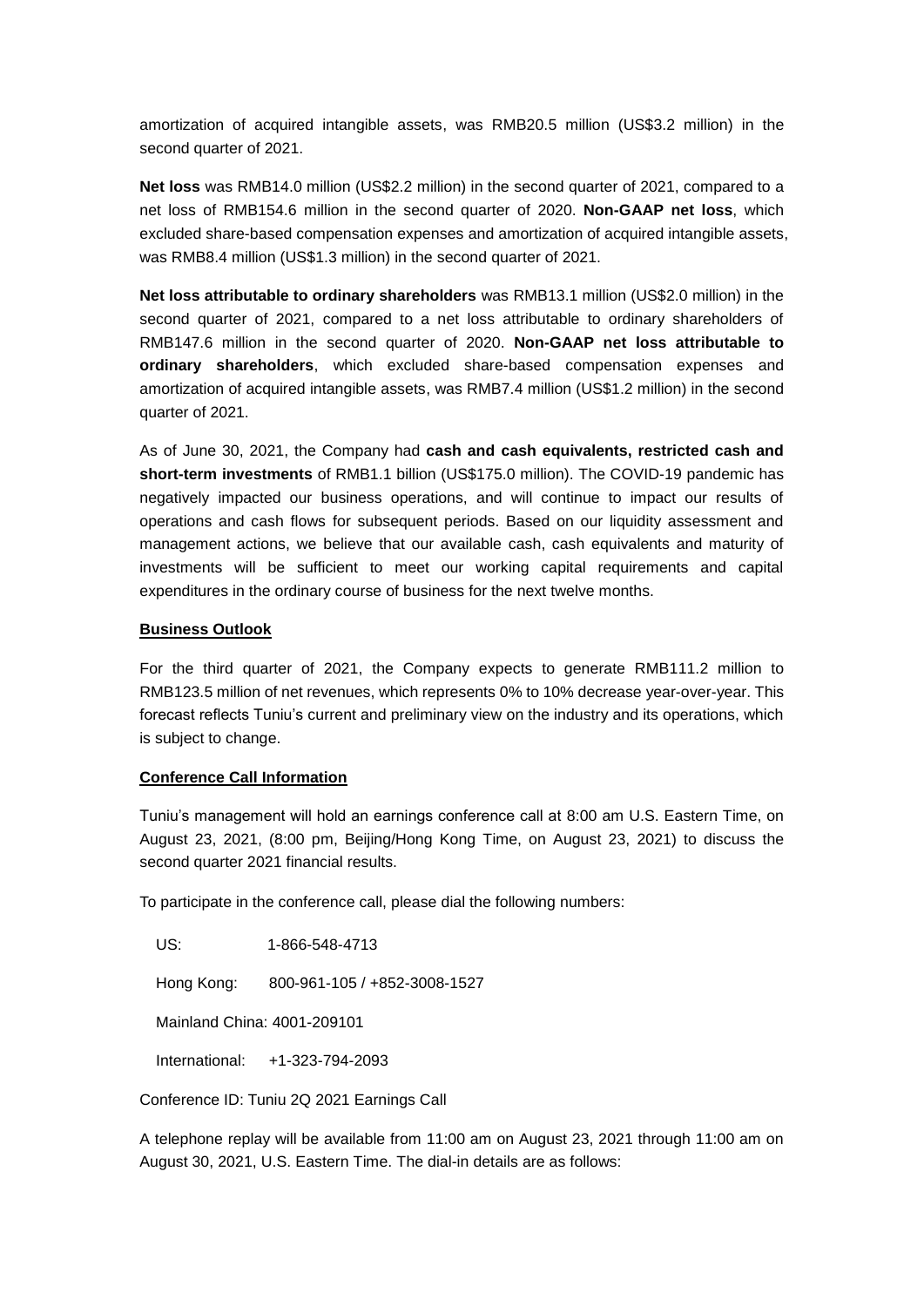US: 1-888-203-1112 Hong Kong: +852-5808-3200 Mainland China: 4001-201651 International: +1-719-457-0820 Replay Access Code: 2526033

Additionally, a live and archived webcast of the conference call will also be available on the Company's investor relations website at [http://ir.tuniu.com.](http://ir.tuniu.com/)

## **About Tuniu**

Tuniu (Nasdaq:TOUR) is a leading online leisure travel company in China that offers a large selection of packaged tours, including organized and self-guided tours, as well as travel-related services for leisure travelers through its website tuniu.com and mobile platform. Tuniu covers over 420 departing cities throughout China and all popular destinations worldwide. Tuniu provides one-stop leisure travel solutions and a compelling customer experience through its online platform and offline service network, including a dedicated team of professional customer service representatives, 24/7 call centers, extensive networks of offline retail stores and self-operated local tour operators. For more information, please visit [http://ir.tuniu.com.](http://ir.tuniu.com/)

#### **Safe Harbor Statement**

This press release contains forward-looking statements made under the "safe harbor" provisions of Section 21E of the Securities Exchange Act of 1934, as amended, and the U.S. Private Securities Litigation Reform Act of 1995. These forward-looking statements can be identified by terminology such as "will," "expects," "anticipates," "future," "intends," "plans," "believes," "estimates," "confident" and similar statements. Tuniu may also make written or oral forward-looking statements in its reports filed with or furnished to the U.S. Securities and Exchange Commission, in its annual report to shareholders, in press releases and other written materials and in oral statements made by its officers, directors or employees to third parties. Any statements that are not historical facts, including statements about Tuniu's beliefs and expectations, are forward-looking statements that involve factors, risks and uncertainties that could cause actual results to differ materially from those in the forward-looking statements. Such factors and risks include, but are not limited to the following: Tuniu's goals and strategies; the growth of the online leisure travel market in China; the demand for Tuniu's products and services; its relationships with customers and travel suppliers; the Company's ability to offer competitive travel products and services; Tuniu's future business development, results of operations and financial condition; competition in the online travel industry in China; relevant government policies and regulations relating to the Company's structure, business and industry; the impact of the COVID-19 on Tuniu's business operations, the travel industry and the economy of China and elsewhere generally; and the general economic and business condition in China and elsewhere. Further information regarding these and other risks,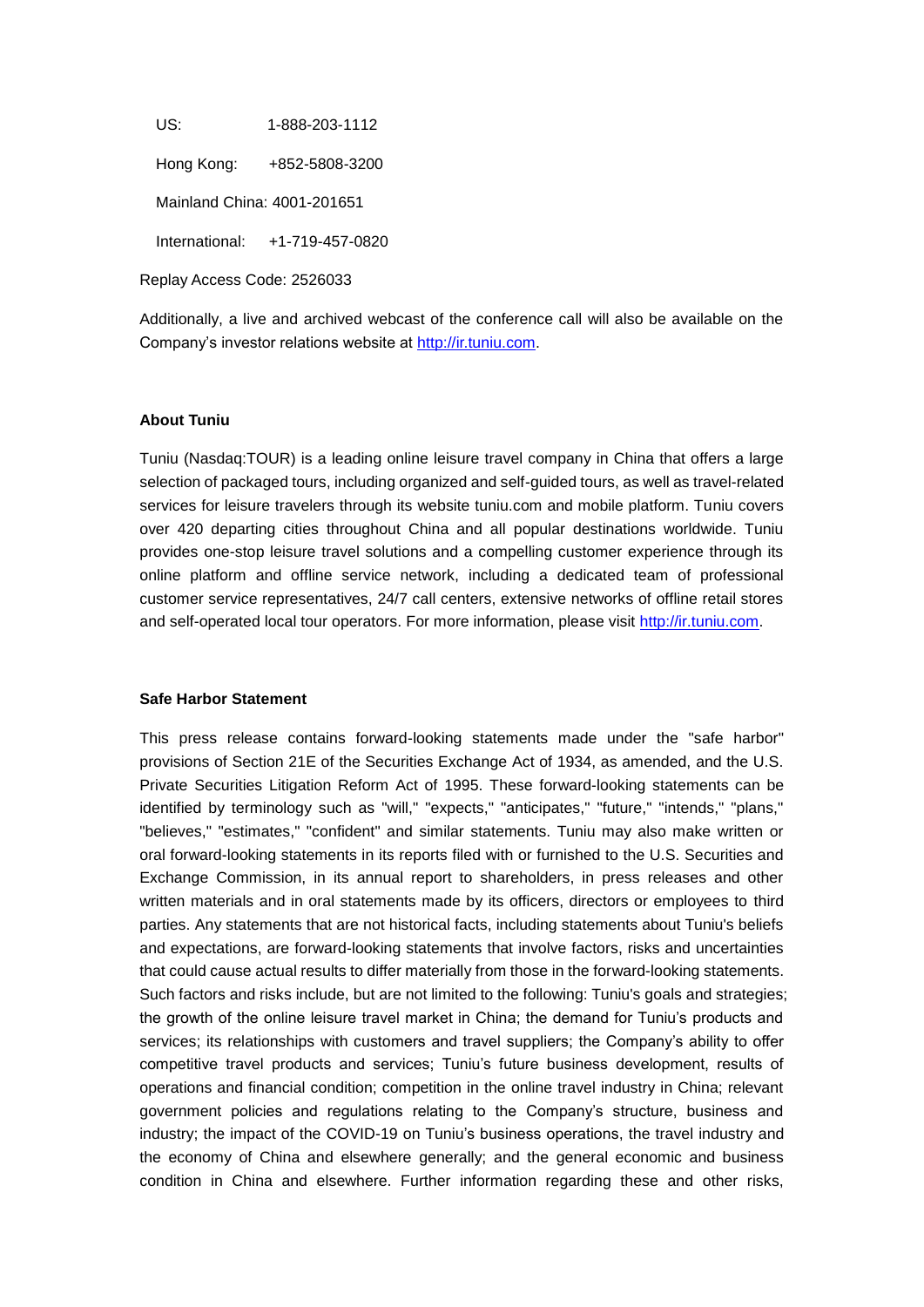uncertainties or factors is included in the Company's filings with the U.S. Securities and Exchange Commission. All information provided in this press release is current as of the date of the press release, and Tuniu does not undertake any obligation to update such information, except as required under applicable law.

## **About Non-GAAP Financial Measures**

To supplement the Company's unaudited consolidated financial results presented in accordance with United States Generally Accepted Accounting Principles ("GAAP"), the Company has provided non-GAAP information related to cost of revenues, research and product development expenses, sales and marketing expenses, general and administrative expenses, other operating income, total operating expenses, loss from operations, net loss, net loss attributable to ordinary shareholders, net loss per ordinary share attributable to ordinary shareholders-basic and diluted and net loss per ADS-basic and diluted, which excludes share-based compensation expenses, amortization of acquired intangible assets and impairment of acquired intangible assets. We believe that the non-GAAP financial measures used in this press release are useful for understanding and assessing underlying business performance and operating trends, and management and investors benefit from referring to these non-GAAP financial measures in assessing our financial performance and when planning and forecasting future periods. For more information on these non-GAAP financial measures, please see the table captioned "Reconciliations of GAAP and non-GAAP Results" set forth at the end of this press release.

A limitation of using non-GAAP financial measures excluding share-based compensation expenses, amortization of acquired intangible assets and impairment of acquired intangible assets is that share-based compensation expenses, amortization of acquired intangible assets and impairment of acquired intangible assets have been – and will continue to be – significant recurring expenses in the Company's business. You should not view non-GAAP results on a stand-alone basis or as a substitute for results under GAAP, or as being comparable to results reported or forecasted by other companies.

## **For investor and media inquiries, please contact:**

**China**  Mary Chen Investor Relations Director Tuniu Corporation Phone: +86-25-6960-9988 E-mail: [ir@tuniu.com](mailto:ir@tuniu.com) *(Financial Tables Follow)*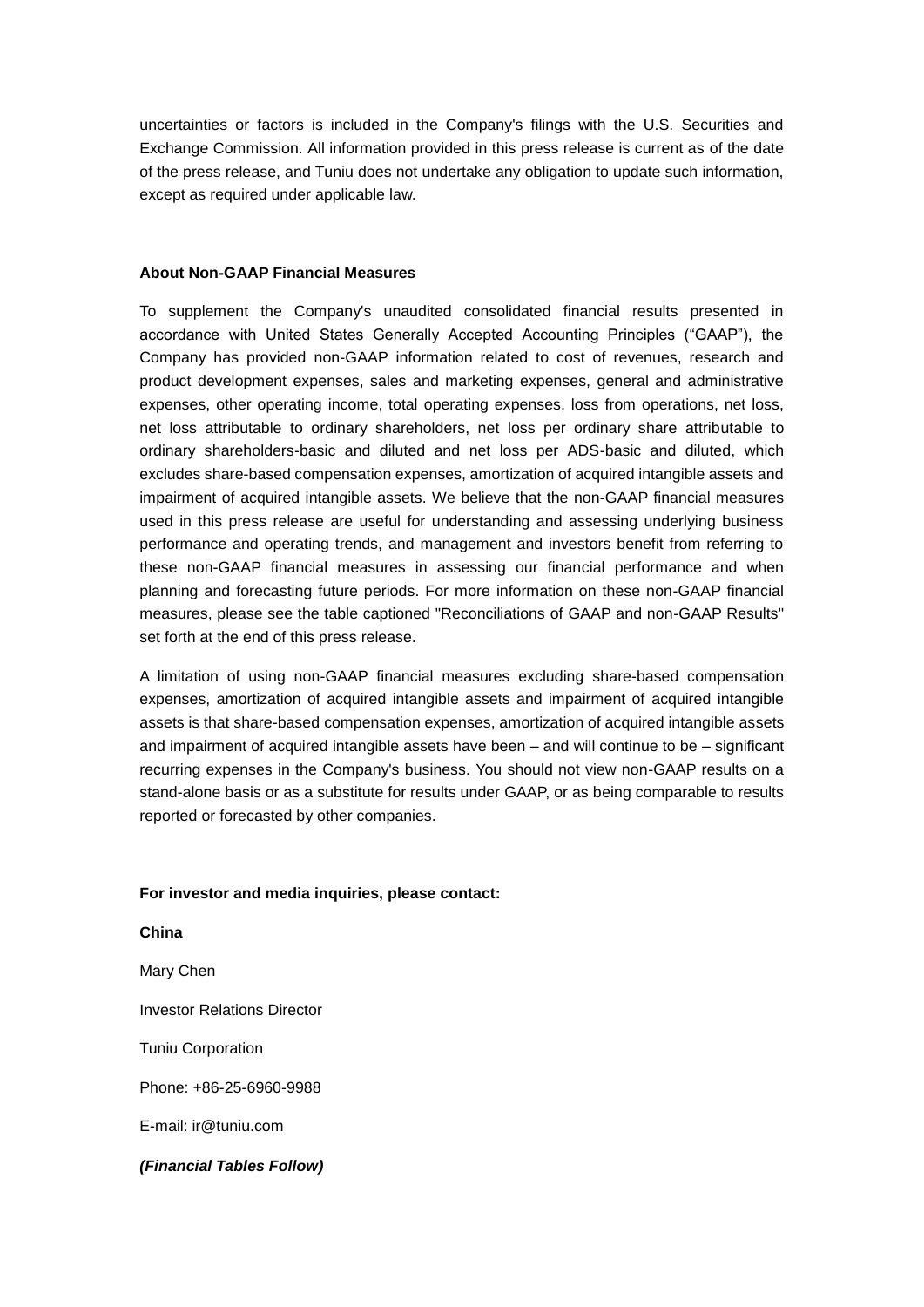# **Tuniu Corporation Unaudited Condensed Consolidated Balance Sheets (All amounts in thousands, except per share information)**

|                                                                   | December 31, 2020 | June 30, 2021 | June 30, 2021 |  |
|-------------------------------------------------------------------|-------------------|---------------|---------------|--|
|                                                                   | <b>RMB</b>        | <b>RMB</b>    | US\$          |  |
|                                                                   |                   |               |               |  |
| <b>ASSETS</b>                                                     |                   |               |               |  |
| <b>Current assets</b>                                             |                   |               |               |  |
| Cash and cash equivalents                                         | 213,538           | 427,379       | 66,193        |  |
| Restricted cash                                                   | 50,566            | 33,996        | 5,265         |  |
| Short-term investments                                            | 1,353,670         | 668,565       | 103,548       |  |
| Accounts receivable, net                                          | 264,134           | 253,196       | 39,215        |  |
| Amounts due from related parties                                  | 23,913            | 20,349        | 3,152         |  |
| Prepayments and other current assets                              | 378,704           | 440,713       | 68,258        |  |
| <b>Total current assets</b>                                       | 2,284,525         | 1,844,198     | 285,631       |  |
| Non-current assets                                                |                   |               |               |  |
| Long-term investments                                             | 266,866           | 230,118       | 35,641        |  |
| Property and equipment, net                                       | 111,697           | 108,561       | 16,814        |  |
| Intangible assets, net                                            | 71,362            | 63,430        | 9,824         |  |
| Land use right, net                                               | 96,713            | 95,682        | 14,819        |  |
| Operating lease right-of-use assets, net                          | 42,293            | 60,757        | 9,410         |  |
| Goodwill                                                          | 232,007           | 232,007       | 35,933        |  |
| Other non-current assets                                          | 91,180            | 96,646        | 14,969        |  |
| <b>Total non-current assets</b>                                   | 912,118           | 887,201       | 137,410       |  |
| <b>Total assets</b>                                               | 3,196,643         | 2,731,399     | 423,041       |  |
|                                                                   |                   |               |               |  |
| LIABILITIES, REDEEMABLE NONCONTROLLING INTERESTS AND EQUITY       |                   |               |               |  |
| <b>Current liabilities</b>                                        |                   |               |               |  |
| Short-term borrowings                                             | 60,679            | 20,250        | 3,136         |  |
| Accounts and notes payable                                        | 705,838           | 654,215       | 101,325       |  |
| Amounts due to related parties                                    | 21,034            | 4,521         | 700           |  |
| Salary and welfare payable                                        | 47,487            | 41,220        | 6,384         |  |
| Taxes payable                                                     | 6,004             | 3,312         | 513           |  |
| Advances from customers                                           | 208,762           | 231,598       | 35,870        |  |
| Operating lease liabilities, current                              | 18,264            | 19,226        | 2,978         |  |
| Accrued expenses and other current liabilities                    | 676,501           | 351,178       | 54,391        |  |
| <b>Total current liabilities</b>                                  | 1,744,569         | 1,325,520     | 205,297       |  |
| <b>Non-current liabilities</b>                                    |                   |               |               |  |
| Operating lease liabilities, non-current                          | 34,367            | 46,699        | 7,233         |  |
| Deferred tax liabilities                                          | 14,861            | 13,609        | 2,108         |  |
| Long-term borrowings                                              | 22,577            | 17,599        | 2,726         |  |
| Other non-current liabilities                                     | 3,054             | 3,054         | 473           |  |
| <b>Total non-current liabilities</b>                              | 74,859            | 80,961        | 12,540        |  |
| <b>Total liabilities</b>                                          | 1,819,428         | 1,406,481     | 217,837       |  |
| Redeemable noncontrolling interests                               | 27,200            | 27,200        | 4,213         |  |
| <b>Equity</b>                                                     |                   |               |               |  |
| Ordinary shares                                                   | 249               | 249           | 39            |  |
| Less: Treasury stock                                              | (302, 916)        | (295, 622)    | (45, 786)     |  |
| Additional paid-in capital                                        | 9,125,689         | 9,123,080     | 1,412,985     |  |
| Accumulated other comprehensive income                            | 275,012           | 274,270       | 42,479        |  |
| Accumulated deficit                                               | (7,713,355)       | (7,765,901)   | (1, 202, 785) |  |
| <b>Total Tuniu Corporation shareholders' equity</b>               | 1,384,679         | 1,336,076     | 206,932       |  |
| Noncontrolling interests                                          | (34, 664)         | (38, 358)     | (5,941)       |  |
| <b>Total equity</b>                                               | 1,350,015         | 1,297,718     | 200,991       |  |
| Total liabilities, redeemable noncontrolling interests and equity | 3,196,643         | 2,731,399     | 423.041       |  |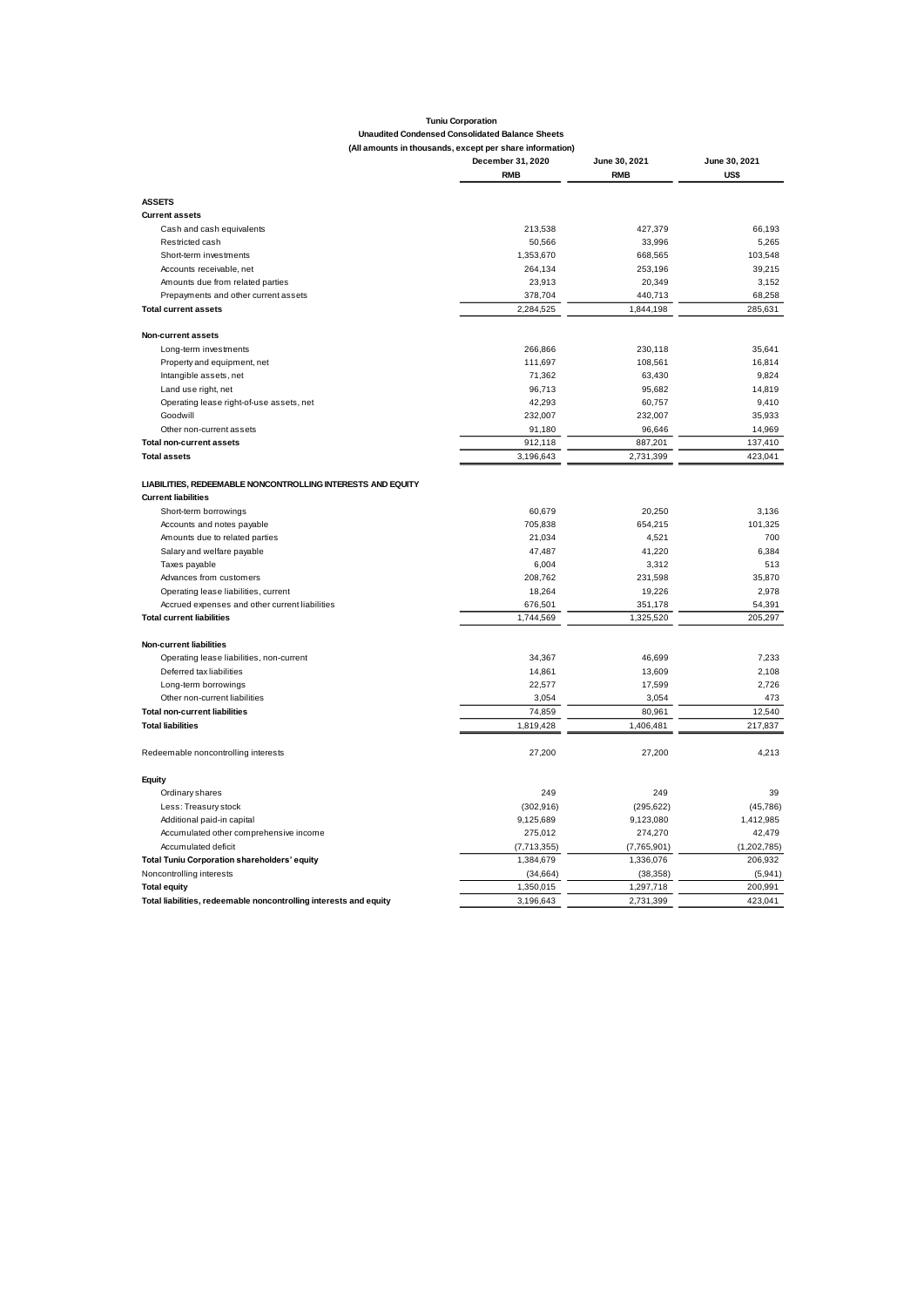#### **Tuniu Corporation Unaudited Condensed Consolidated Statements of Comprehensive Loss (All amounts in thousands, except per share information)**

|                                                                     | <b>Quarter Ended</b> | <b>Quarter Ended</b> | <b>Quarter Ended</b><br>June 30, 2021 | <b>Quarter Ended</b><br>June 30, 2021 |
|---------------------------------------------------------------------|----------------------|----------------------|---------------------------------------|---------------------------------------|
|                                                                     | June 30, 2020        | March 31, 2021       |                                       |                                       |
|                                                                     | <b>RMB</b>           | <b>RMB</b>           | <b>RMB</b>                            | US\$                                  |
| <b>Revenues</b>                                                     |                      |                      |                                       |                                       |
| Packaged tours                                                      | 12.563               | 45.361               | 126.502                               | 19.593                                |
| Others                                                              | 21.461               | 31,999               | 34.459                                | 5,337                                 |
| <b>Net revenues</b>                                                 | 34,024               | 77,360               | 160,961                               | 24,930                                |
| Cost of revenues                                                    | (26, 292)            | (48, 706)            | (91, 975)                             | (14, 245)                             |
| Gross profit                                                        | 7,732                | 28,654               | 68,986                                | 10,685                                |
| <b>Operating expenses</b>                                           |                      |                      |                                       |                                       |
| Research and product development                                    | (20, 647)            | (11, 791)            | (13, 757)                             | (2, 131)                              |
| Sales and marketing                                                 | (84, 255)            | (35, 418)            | (44, 795)                             | (6,938)                               |
| General and administrative                                          | (60, 952)            | (44, 744)            | (41, 541)                             | (6, 434)                              |
| Other operating income                                              | 7,774                | 8,437                | 4,950                                 | 767                                   |
| <b>Total operating expenses</b>                                     | (158,080)            | (83, 516)            | (95, 143)                             | (14, 736)                             |
| Loss from operations                                                | (150, 348)           | (54, 862)            | (26, 157)                             | (4,051)                               |
| Other income/(expenses)                                             |                      |                      |                                       |                                       |
| Interest and investment income                                      | 7,061                | 15,283               | 9,095                                 | 1.409                                 |
| Interest expense                                                    | (9,627)              | (2,636)              | (1, 944)                              | (301)                                 |
| Foreign exchange (losses)/gains, net                                | (4, 184)             | (1, 249)             | 4,289                                 | 664                                   |
| Other income, net                                                   | 1,323                | 1,086                | 664                                   | 103                                   |
| Loss before income tax expense                                      | (155, 775)           | (42, 378)            | (14, 053)                             | (2, 176)                              |
| Income tax benefit                                                  | 934                  | 618                  | 134                                   | 21                                    |
| Equity in income of affiliates                                      | 215                  | 129                  | (95)                                  | (15)                                  |
| <b>Net loss</b>                                                     | (154, 626)           | (41, 631)            | (14, 014)                             | (2, 170)                              |
| Net loss attributable to noncontrolling interests                   | (7,073)              | (2, 150)             | (949)                                 | (147)                                 |
| Net income attributable to redeemable noncontrolling interests      | 142                  |                      |                                       |                                       |
| Net loss attributable to Tuniu Corporation                          | (147, 695)           | (39, 481)            | (13,065)                              | (2,023)                               |
| Reversal of redeemable noncontrolling interests                     | 81                   |                      |                                       |                                       |
| Net loss attributable to ordinary shareholders                      | (147, 614)           | (39, 481)            | (13,065)                              | (2,023)                               |
| <b>Net loss</b>                                                     | (154, 626)           | (41, 631)            | (14, 014)                             | (2, 170)                              |
| Other comprehensive (loss)/income:                                  |                      |                      |                                       |                                       |
| Foreign currency translation adjustment, net of nil tax             | (271)                | 3,647                | (4, 389)                              | (680)                                 |
| <b>Comprehensive loss</b>                                           | (154, 897)           | (37, 984)            | (18, 403)                             | (2,850)                               |
|                                                                     |                      |                      |                                       |                                       |
| Net loss per ordinary share attributable to ordinary shareholders - | (0.40)               | (0.11)               | (0.04)                                | (0.01)                                |
| basic and diluted                                                   |                      |                      |                                       |                                       |
| Net loss per ADS - basic and diluted*                               | (1.20)               | (0.33)               | (0.12)                                | (0.03)                                |
| Weighted average number of ordinary shares used in computing        |                      |                      |                                       |                                       |
| basic and diluted loss per share                                    | 370,145,186          | 370,590,545          | 370,929,055                           | 370,929,055                           |
| Share-based compensation expenses included are as follows:          |                      |                      |                                       |                                       |
| Cost of revenues                                                    | 189                  | 54                   | 44                                    | $\overline{7}$                        |
| Research and product development                                    | 832                  | 153                  | 76                                    | 12                                    |
| Sales and marketing                                                 | 147                  | 122                  | 61                                    | 9                                     |
| General and administrative                                          | 1.759                | 1.201                | 2,928                                 | 453                                   |
| Total                                                               | 2,927                | 1,530                | 3.109                                 | 481                                   |

\*Each ADS represents three of the Company's ordinary shares.